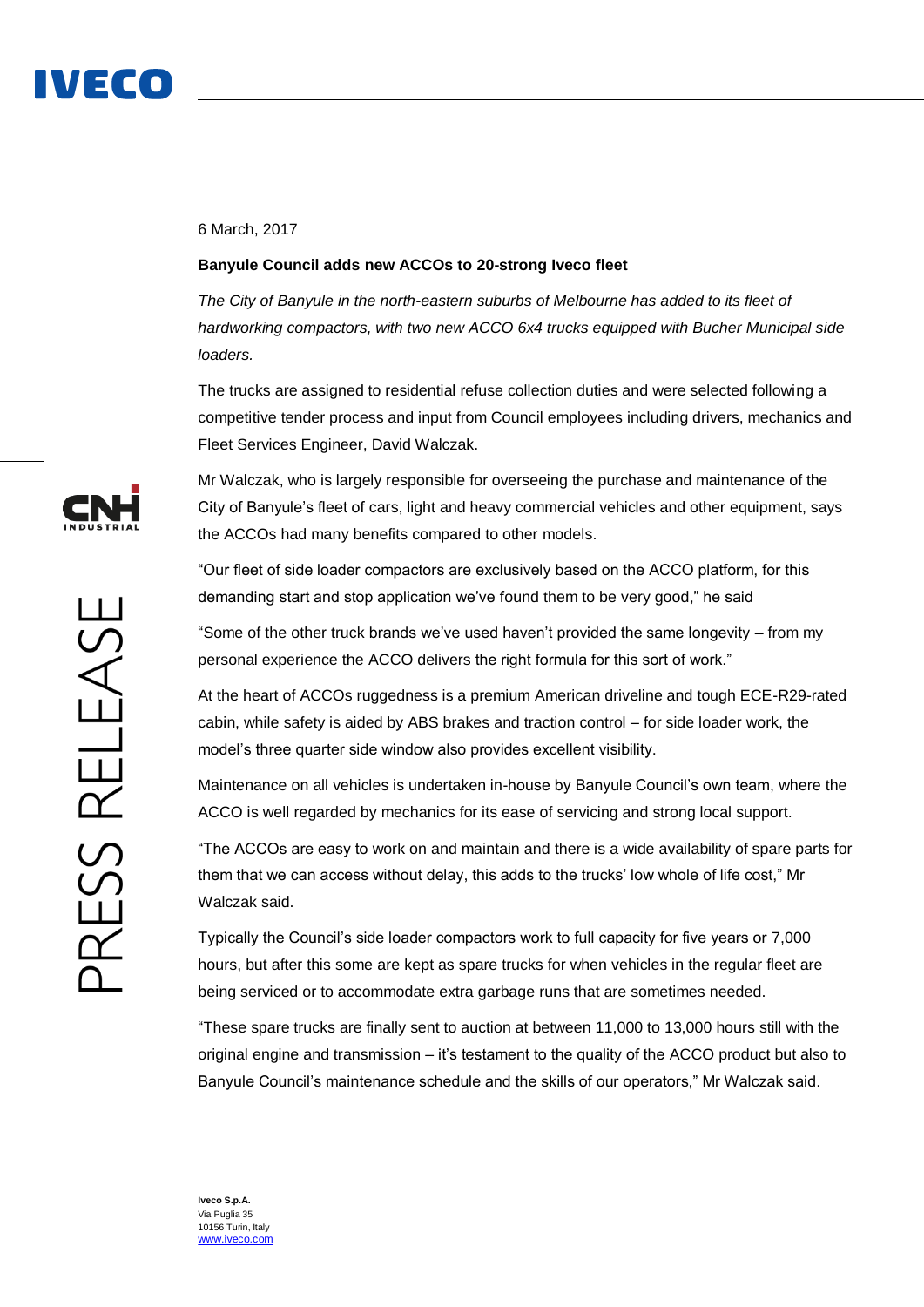

ACCO models are manufactured at Iveco's Dandenong, Melbourne facility using 85 per cent local content, and when combined with the locally-built Bucher Municipal compactor body provides a real 'home-grown' product, according to Mr Walczak.

"Aside from supporting Australian jobs and local manufacturing, there are other benefits in having locally-built trucks," he said.

"The local support is great – both Iveco and Bucher have extensive local engineering divisions so I can have questions answered promptly and there's also the convenience of being able to make final adjustments to the specification during the build process. I always inspect the vehicles during build.

"In short the ACCO models are reliable, fuel efficient and the back-up is very good."

## **Iveco Australia**

*Iveco Australia manufactures and imports commercial vehicles spanning the light, medium and heavy duty truck segments and, under the Iveco Bus brand, buses and coaches. The commercial vehicle range includes on and off-road models beginning with car licence vans, through to road train prime movers rated at up to 140 tonnes GCM. The ACCO and Powerstar vehicles, developed and produced specifically for the Australian market, complement Iveco's worldwide best sellers such as the Daily, Eurocargo, Trakker and Stralis. Iveco vehicles are ably supported by a dedicated network of 50 dealerships and service outlets strategically located nationwide, offering aftersales services that include extended warranties, roadside assistance and programmed maintenance contracts.*

*Iveco's Australian manufacturing base in Dandenong Victoria, represents a major investment in the local truck and bus industry. Iveco directly employs around 600 people nationwide and thousands more Australians in related industries, from retailing operations to component suppliers.* 

*Iveco Iveco is a brand of CNH Industrial N.V., a World leader in Capital Goods listed on the New York Stock Exchange (NYSE: CNHI) and on the Mercato Telematico Azionario of the Borsa Italiana (MI: CNHI). Iveco designs, manufactures and markets a wide range of light, medium and heavy commercial vehicles, off-road trucks, and vehicles for applications such as off-road missions.* 

*The brand's wide range of products include the Daily, a vehicle that covers the 3 – 7 ton vehicle weight segment, the Eurocargo from 6 – 19 tons, the Trakker (dedicated to off-road missions) and the Stralis, both over 16 tons. In addition, the Iveco Astra brand builds off-road trucks, rigid and articulated dumpers as well as special vehicles.* 

*Iveco employs close to 21,000 individuals globally. It manages production sites in 7 countries throughout Europe, Asia, Africa, Oceania and Latin America where it produces vehicles featuring the latest advanced technologies. 4,200 sales and service outlets in over 160 countries guarantee technical support wherever an Iveco vehicle is at work.*

*For further information about Iveco: [www.iveco.com](http://www.iveco.com/)*

*For further information about Iveco Australia: [www.iveco.com.au](http://www.iveco.com.au/)*

*For further information about CNH Industrial[: www.cnhindustrial.com](http://www.cnhindustrial.com/)*

## **Media Enquiries:**